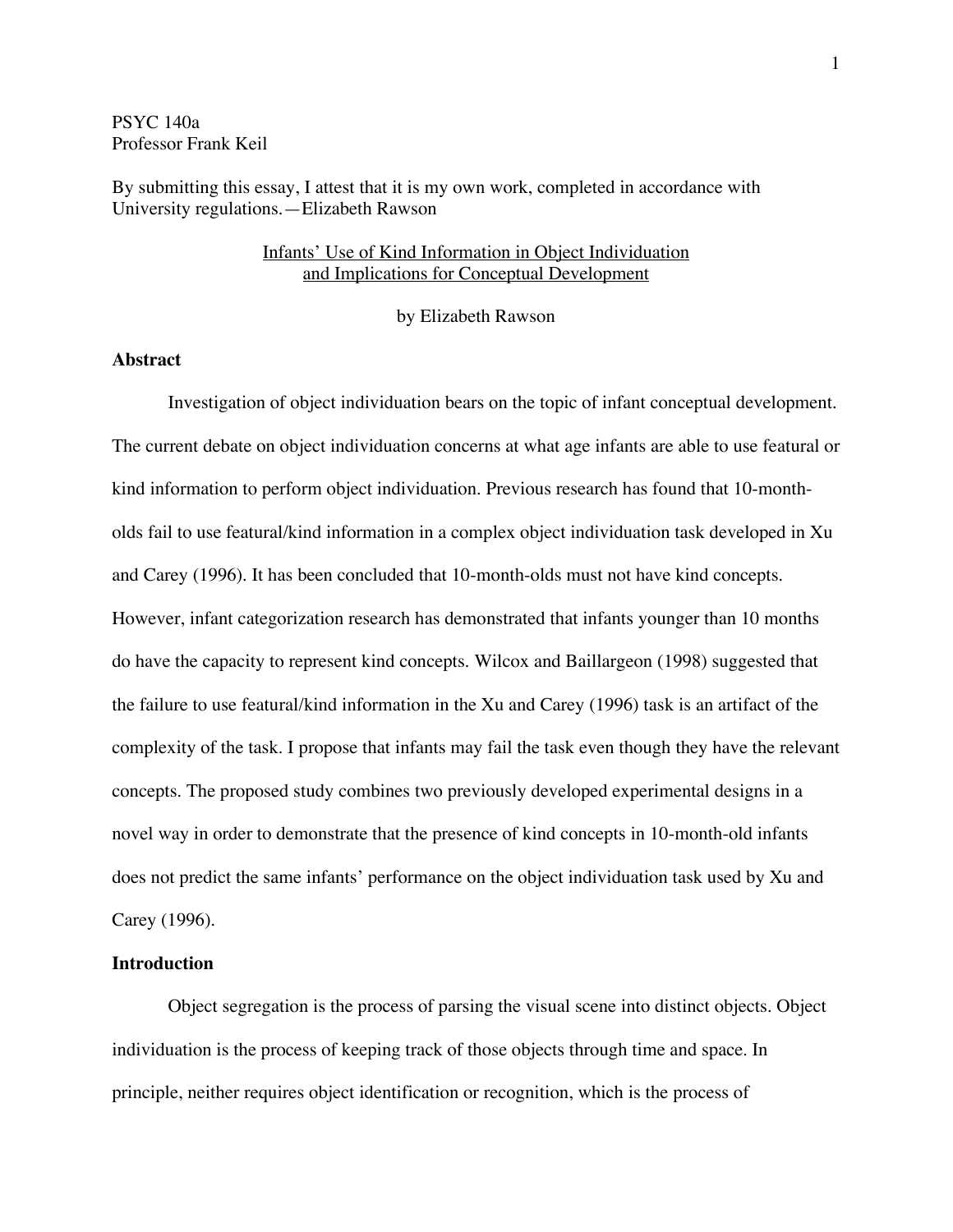recognizing a particular object as being a member of a particular category. Object segregation is often implicitly tested in research on object individuation. Indeed, the distinction between object segregation and individuation is often blurred. However, the relationship between object individuation and object identification is one of more active interest. Object individuation is presumably necessary for object identification, but how the capacity for object identification influences the ability to do object individuation seems to be a more complex question. Infant studies provide a unique opportunity for studying the relationship between these two processes because we can ask how the development of one process affects that of the other.

Questions about when and how infants begin to do object individuation have been a particularly active topic of research in recent years. One question regarding infant object individuation is, of course, at what age infants are capable of individuating objects at all. A further issue is what kinds of information infants at various ages are able to use for object individuation. Other possible research questions include how infants gain access to supporting information that they have previously been unable to access and whether improvement in performance goes through a qualitative shift or gradual, quantitative development.

Much of the research in this area has attempted to connect infants' performance in object individuation tasks with infants' conceptual development. As noted above, the relationship between object individuation and object identification is far from resolved. Kind concepts presumably support object individuation by allowing the infant to use kind differences to determine how many objects are involved. Some research has attempted to make conclusions in the opposite direction, inferring from infants' performance on object individuation tasks what concepts they do and do not have. However, it may sometimes be inappropriate and misguided to make conclusions about conceptual development in this way. This paper reviews the current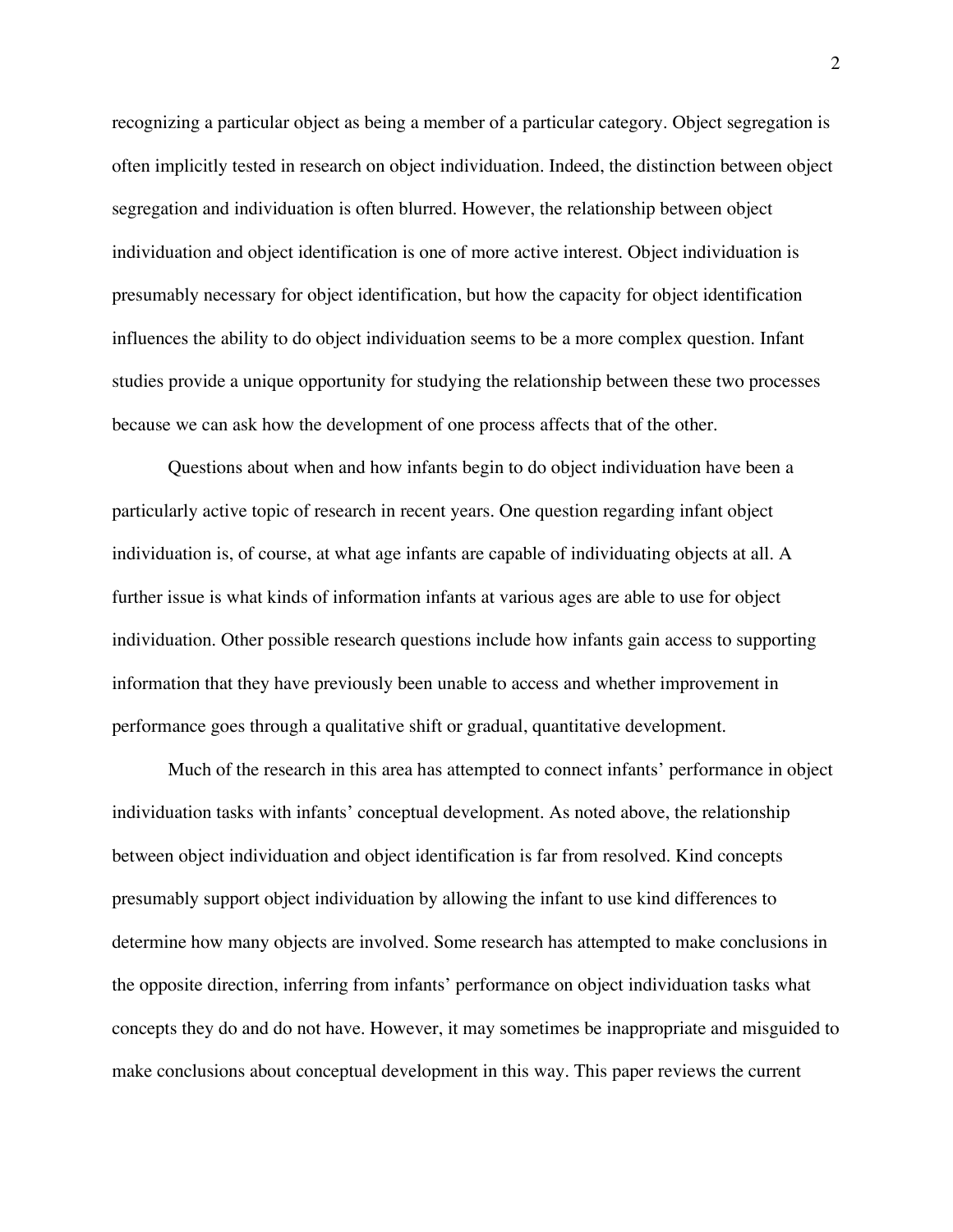literature, discusses the various issues involved in the current debate, and proposes a novel research project to further investigate the relationship between object individuation and conceptual development.

#### **Review of the Literature**

#### *Early Views of Infants' Understanding of the Physical World*

Historically, there have been several major theories of how, and to what extent, infants understand the physical world around them. In *The Origin of Intelligence in Children*, Jean Piaget proposed his landmark stage theory ascribing the first two years of life to a sensorimotor period in which infants do not have the object concept, that is, the concept of how physical objects behave (Piaget 1952). This theory made precise predictions about infants' capacities to mentally represent and reason about their environment. Piaget proposed that young infants are not aware of an object's existence as a separate, independent entity in the world, apart from the schemes with which the infant interprets the environment. Thus, Piaget predicted that until four months of age, infants are not aware of an object's continuing existence after it is hidden. According to Piaget's theory, the infant's understanding of the physical world develops gradually through interactions with the environment. Not until the last stage of the sensorimotor period, which generally begins around 18 months of age, do infants have a complete object concept, including an understanding of object permanence. Also, only at this time do infants have true mental representations of physical objects (for a more detailed description, see Piaget 1954).

Piaget's theory was strongly empiricist, claiming that infants only gradually, and rather late, develop those capacities underlying a basic understanding of the physical world. Piaget's claims about infant cognition were widely accepted into the 1970s. However, since that time, many studies have demonstrated that infants have access to much more information about the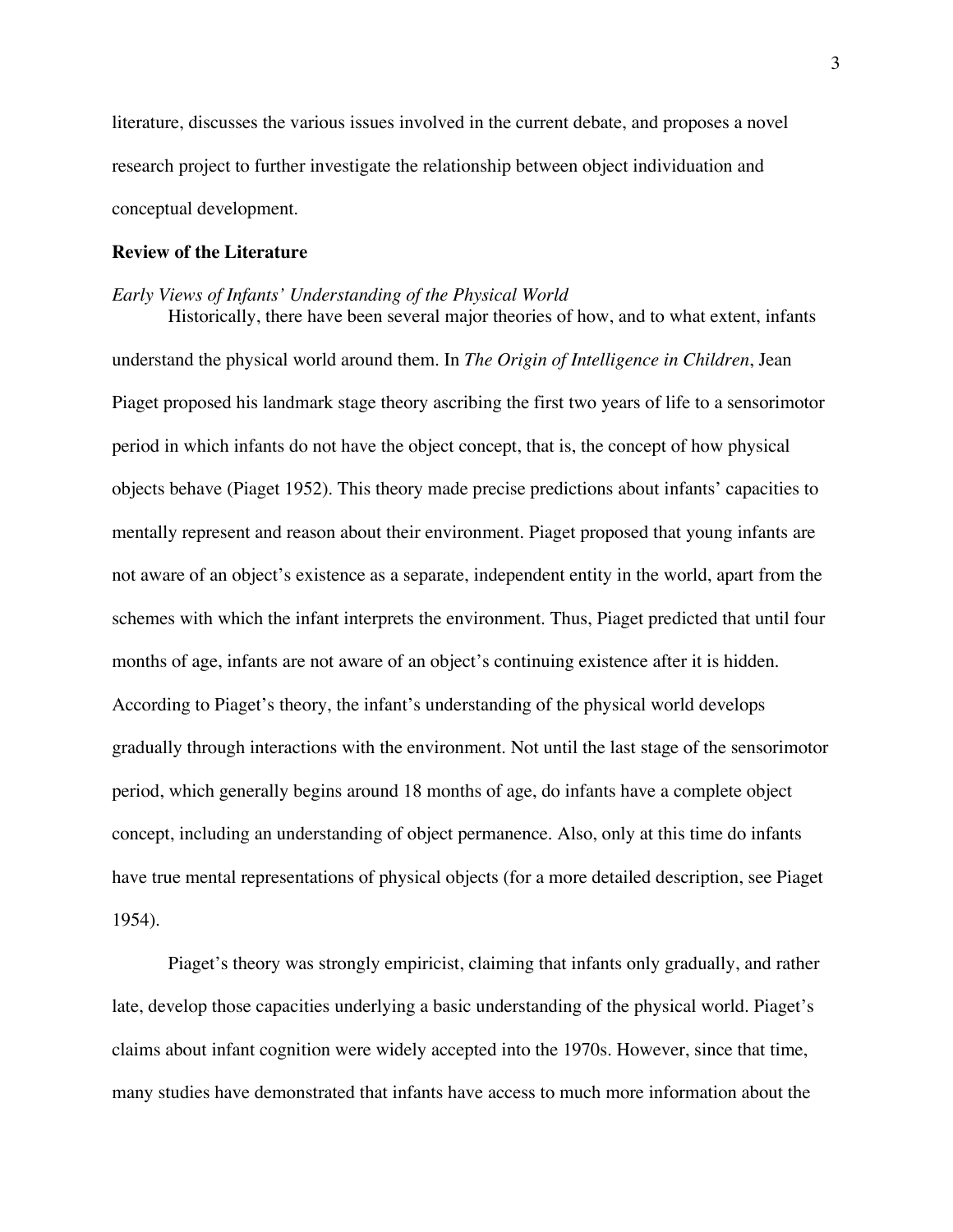physical world than Piaget theorized. Indeed, it appears that infants have quite specific expectations about the objects in their environments, even from a very young age. The emerging view is one in which infants' cognitions are more sophisticated than Piaget predicted, and, in some cases, more continuous with that of adults.

#### *Evidence for a More Sophisticated Understanding*

A large body of research has now demonstrated that infants have a much richer understanding of the physical world than Piaget predicted. The first researcher to present a substantial challenge to Piagetian theory was T.G.R. Bower. Bower argued that infants are aware of objects as physically enduring separate from themselves but differ from adults in their set of expectations about objects. For example, in Bower and Paterson (1973), the authors theorized that infants under three months old search for an object in one location even after they watch it move to a second location not because they lack an understanding of objects as objective, continually existent entities, but rather because their object concept does not differentiate place and movement. The specific details of Bower's account have not been particularly successful in explaining infant behavior, but his assumption that infants have a greater understanding of the physical world than Piaget predicted has been well supported. More recent research has demonstrated object permanence in infants younger than Piaget predicted. Baillargeon, Spelke, and Wasserman (1985) demonstrated that five-month-old infants are aware of object permanence. Several years later, Baillargeon and Devos (1991) found that even 3.5 month old infants display an understanding that objects continue to exist after being hidden. These studies reveal a much greater sophistication in the infant than Piaget and his followers would have predicted.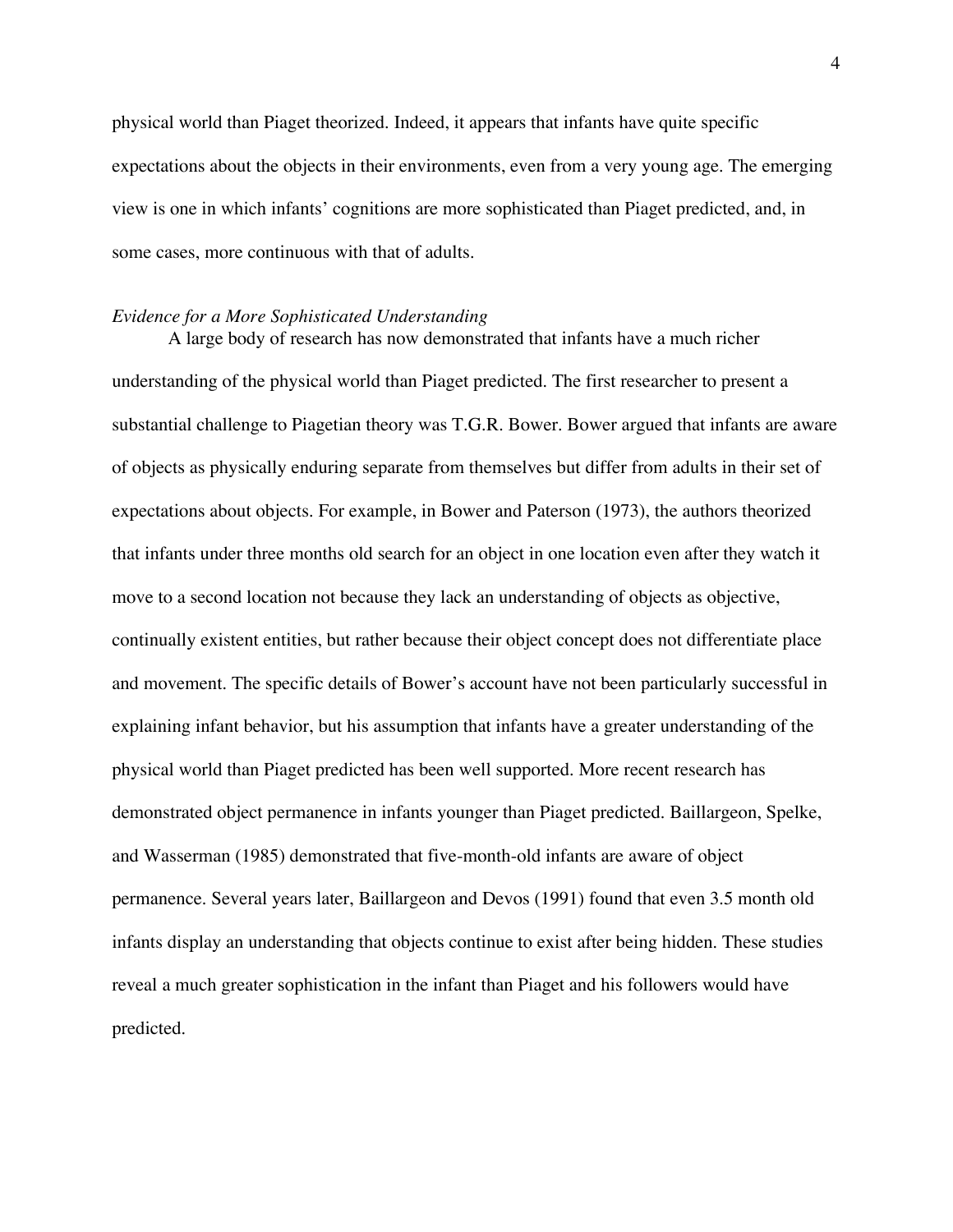This view of the infant has been corroborated as infants' understanding of the physical world is becoming better understood. Research on naïve physics has successfully demonstrated that infants have specific, very early-emerging expectations about how physical objects will behave and interact with each other. Spelke (1990) reviews the principles with which infants appear to perceive objects in complex displays. Infants appear to understand that objects are unified wholes that move in continuous paths and maintain size and shape through motion. They also understand that objects generally do not act on each other from a distance. This characterization of infants' understanding is confirmed in the literature cited by Spelke. However, one research question that is not so well resolved is when and how infants begin to perform object individuation, the process of tracking individual objects through time and space. Currently, there are roughly two schools of thought on infants' ability to do object individuation.

#### *Research on Object Individuation*: *The Current Debate*

Much of the recent debate has focused on the ages at which infants are able to use various types of information in order to succeed in object individuation. This is a particularly important topic because it bears directly on theories of infant conceptual development. The three types of information that infants might use in object individuation are spatiotemporal information, featural information, and kind information. Spatiotemporal information is information about the location and motion of an object. If we see two objects in two separate locations, we infer from this unambiguous spatiotemporal information that there are two distinct objects involved. Featural, or property, information consists of the perceptual features of objects. If we see a bright yellow tennis ball and a smooth, green bowling ball, we may infer the presence of two objects based on the presence of both "yellow-fuzziness" and "green-smoothness." Kind information is

Object individuation is an area in which there is a clear divide between two theories.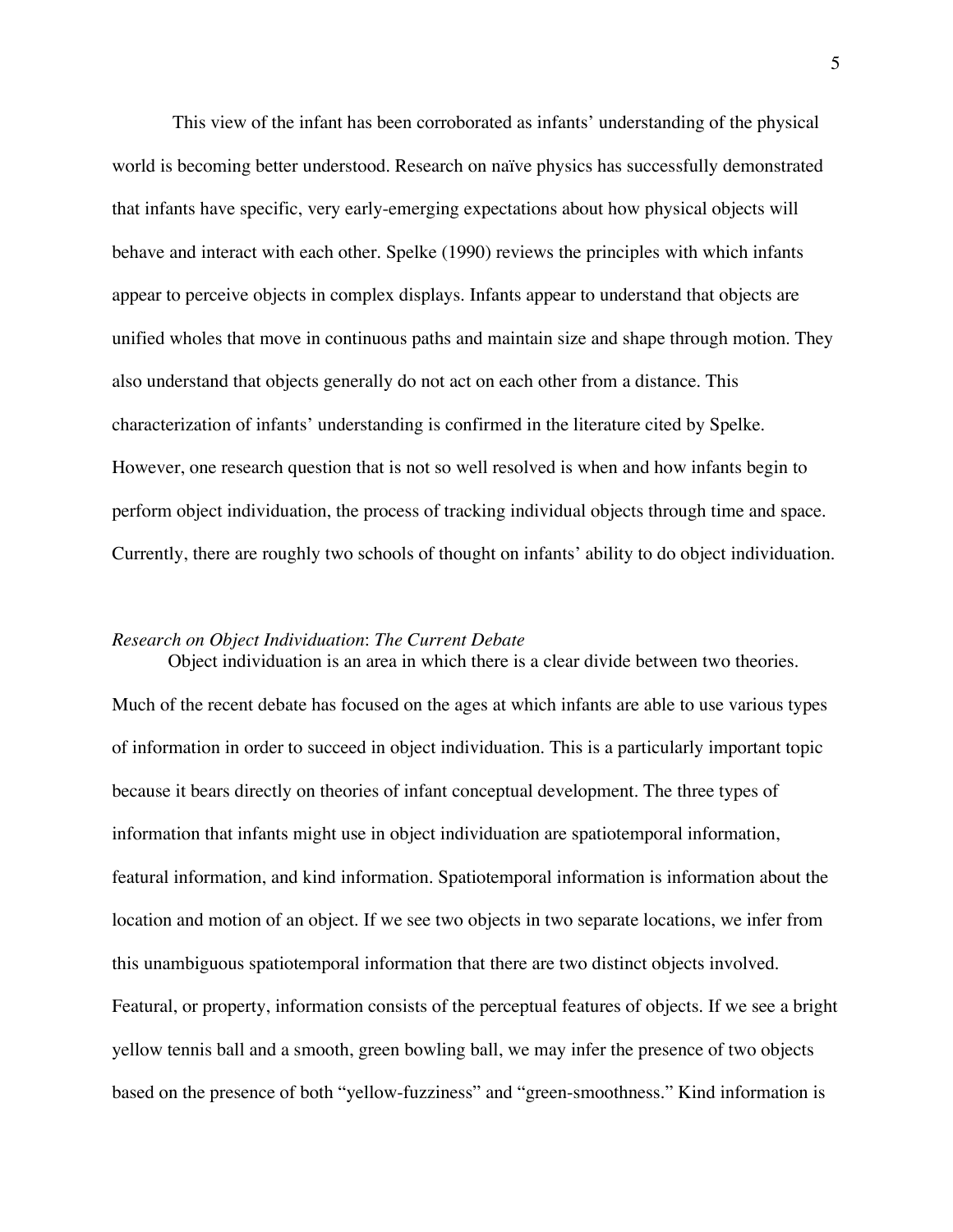accessed through the classification of an object into a specific category. In the case of the tennis ball and bowling ball, we might infer the presence of two objects based on the presence of an exemplar of "tennis balls" and an exemplar of "bowling balls." These two categories are mutually exclusive, so if there is an exemplar of each, there must be two objects involved.

It is difficult to distinguish empirically whether a subject is using featural or kind information for object individuation. If a subject infers the presence of two objects in the case of the tennis ball and bowling ball, one cannot determine whether the subject used featural information or kind information. As long as there is a kind difference, there will be featural differences, so featural information will always be available to the subject whenever kind information is made available. Indeed, one major critique of many concept acquisition studies has been that the subjects may be using lower-level featural differences to distinguish members of separate categories, rather than forming a concept and then categorizing on that basis. Due to the difficulty in distinguishing featural and kind information, it is useful to refer to featural/kind information for the case in which two objects differ in kind.

The inability of infants to use featural/kind information in object individuation tasks has sometimes been taken as evidence that the infants do not have kind concepts. Much of the present debate in the object individuation literature has focused on whether this is a valid conclusion. This is a significant matter because the evidence from object individuation has been used to claim that infants do not have any kind concepts at all until fairly late in development. If such an argument proved accurate, much of current thought on conceptual development would need to change, and previous results suggesting that younger infants do have kind concepts would need to be reevaluated.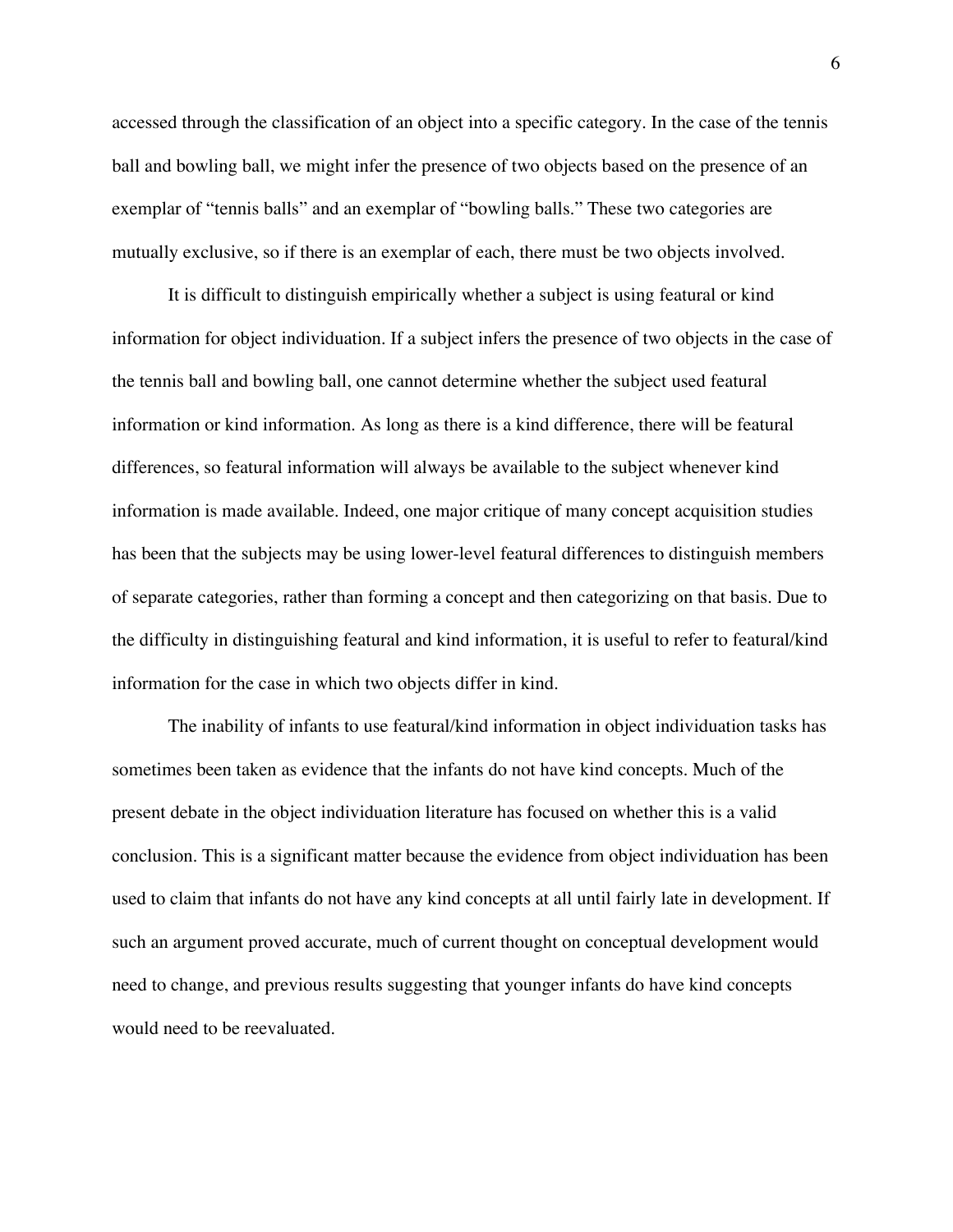One side of the debate, represented here by Xu and Carey, has argued that 10-month-old infants do not have kind concepts. Xu and Carey base this claim on their finding that 10-montholds do not use featural/kind information for object individuation (Xu and Carey 1996). Xu and Carey (1996) presented evidence that both 10 and 12 month olds can use spatiotemporal information for an object individuation task, but that only the 12 month olds can successfully use featural/kind information in the absence of unambiguous spatiotemporal cues. Experiment 2 in Xu and Carey (1996) involved a single screen and two objects of different kinds (see Figure 1 in Appendix for diagram of experimental set-up). Every infant watched four introductory trials, which were meant to familiarize the infant with the display. After the introductory trials, infants either saw the property/kind condition, the spatiotemporal condition, or the baseline condition. In the property/kind condition, one object appeared to the left from behind the screen, moved toward the left, reversed directions, and returned behind the screen. Then a second object with different features and belonging to a different kind emerged from the right side of the screen, moved to the right, and then reversed direction and returned behind the screen. This sequence was repeated so that each object emerged four times. Finally, the screen was removed, revealing either two objects (expected outcome) or one object (unexpected outcome). The spatiotemporal condition used the same procedure, except that before the trials the experimenter showed the infant the two objects side by side, thus providing spatiotemporal cues that they were two different objects. A baseline condition was used to test whether infants had a pre-existing looking-time preference for either one or two objects.

Xu and Carey found that 10 month olds expected to see two objects at the end of the test trial in the spatiotemporal condition but not in the property/kind condition. They argue that these results demonstrate that 10 month old infants do not have the kind concepts for the objects used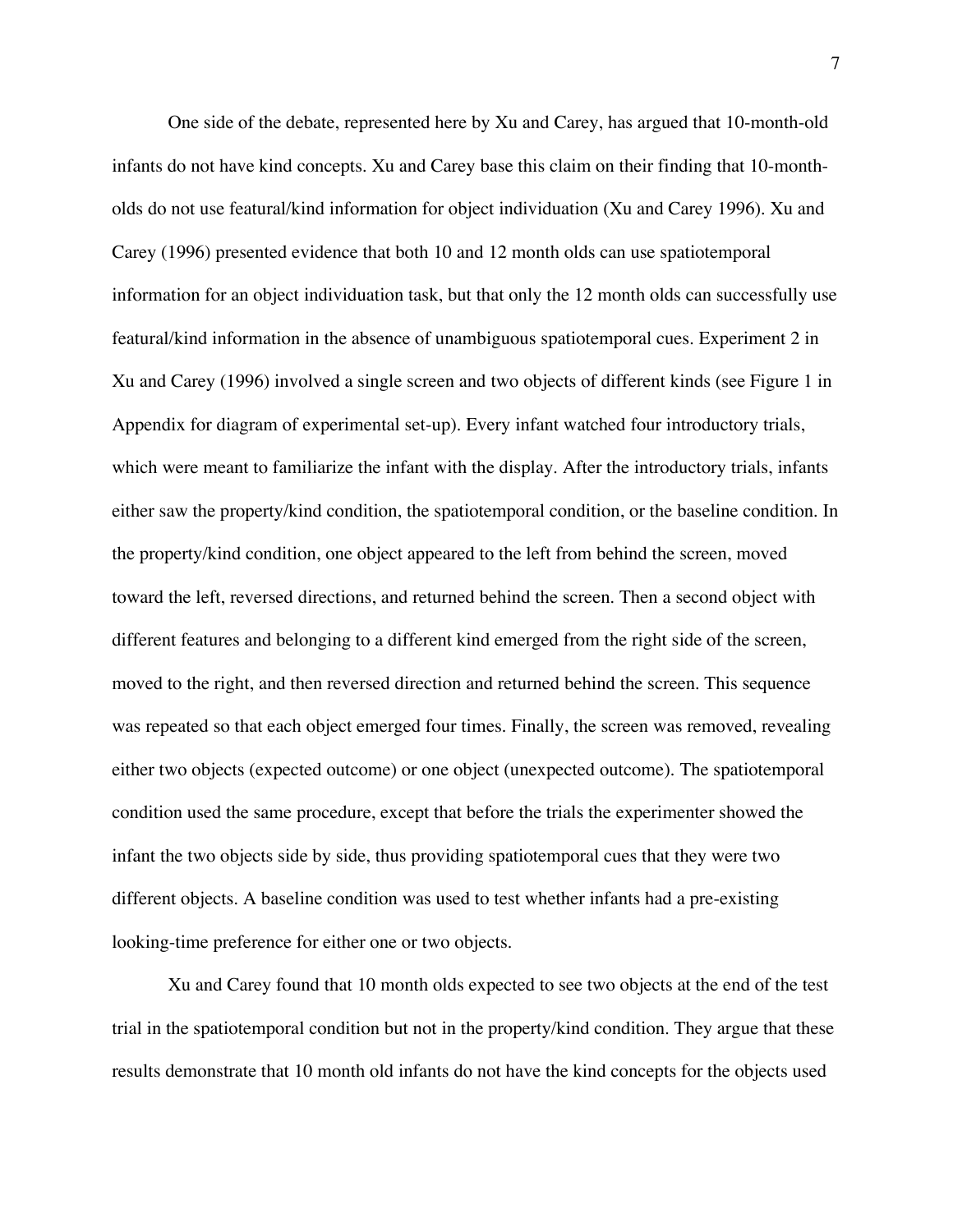in the task. If the 10 month olds did have the concepts for these objects, they would use the kind information to individuate the objects and consequently succeed in the property/kind condition. They have titled this hypothesis the emerging kind representations hypothesis because it posits an emergence of all kind concepts between the ages of 10 and 12 months (Xu, Carey, and Quint 2004). Xu has also argued that perhaps the learning of count nouns plays a critical role in this difference between 10 and 12 month olds. Xu proposes that the acquisition of these nouns may precede and contribute to the acquisition of the related kind concepts by allowing the labeling of various objects, and that this labeling enhances performance on the object individuation task (Xu 1999, Xu 2002). Thus, Xu and Carey have argued for a major shift between the ages of 10 and 12 months old, one that allows the emergence of the first kind concepts and the acquisition of the first count nouns.

There are three reasons, two theoretical and one empirical, to be skeptical about this claim. The first theoretical problem is the following: if the 10-month-olds are not able to use featural information for such tasks as object individuation, how do they successfully form concepts later in development? A concept is a mental representation of a category of entities. The infant must be able to recognize the featural regularities among exemplars in a category in order to form a mental representation of that class of items. The second theoretical problem is related to language acquisition. Under Xu and Carey's framework, infants acquire words for categories before, or at the same time as, they acquire the concepts for those same categories. It is unclear how infants could acquire words for which they do not already possess the concepts (for discussion, see Wilcox and Baillargeon 1998 and Murphy 2004, p. 308-309).

The third reason not to accept Xu and Carey's argument that infants do not have kind concepts until 12 months is that it is inconsistent with a large body of empirical research on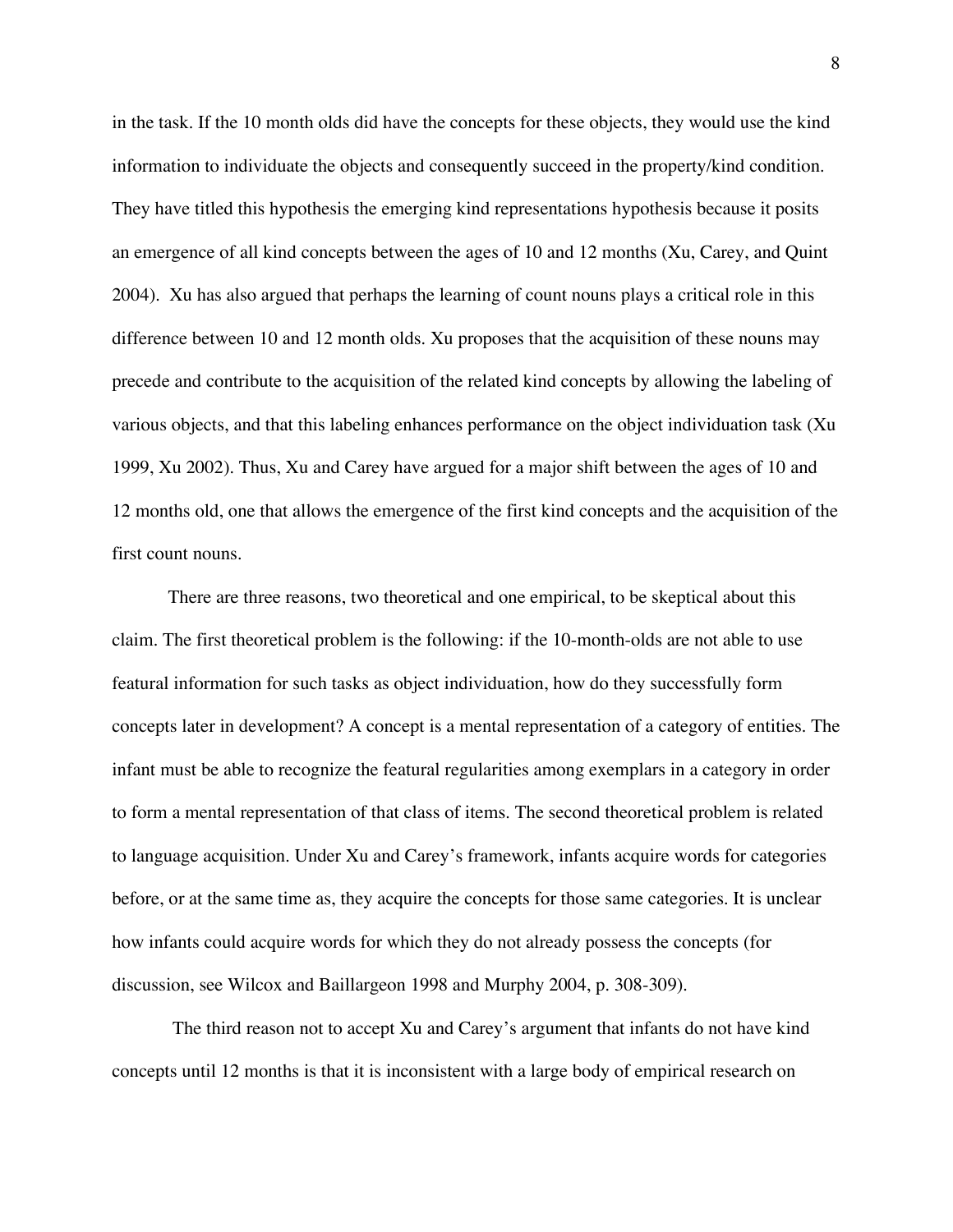conceptual development. A series of habituation/dishabituation studies have demonstrated that infants as young as three months old are able to learn new kind concepts, in the sense that they are able to distinguish between exemplars from two different kind categories. These studies generally involve a habituation/dishabituation design in which the infant habituates across exemplars of a given category and then (if successful in the task) dishabituates to an exemplar of a second category. This dishabituation on the critical trial demonstrates that the infant has formed a concept for the first set of exemplars and perceives the test item as novel since it does not fit the concept (see Figure 2 in Appendix). Using this design, Bomba and Siqueland (1983) demonstrated that three and four-month-old infants are able to learn artificial categories of random dot patterns. Several studies have also demonstrated infants' varying abilities to learn natural categories. Quinn, Eimas, and Rosenkratz (1993) demonstrated that three-month-olds can distinguish cats from birds, dogs from birds, cats from dogs, and also dogs from cats when the two sets of exemplars were matched for variability. Eimas and Quinn (1994) showed that by six or seven months, infants can even distinguish a cat from a tiger or a female lion. These studies directly contradict Xu and Carey's claim that young infants do not have kind concepts.

The other side of the debate has emphasized the three problems described above and has provided an alternative explanation for the Xu and Carey (1996) findings. Wilcox, Baillargeon, and others have argued that infants younger than 12 months old are able to use featural information to do object individuation. They propose that the failure of 10-month-olds to succeed in the Xu and Carey (1996) property/kind condition is an artifact of the complexity of the task. Wilcox and Baillargeon (1998) found that 7.5 month old infants can use featural information to succeed in object individuation if given a simpler task with a smaller information processing load. Wilcox and Baillargeon adapted Xu and Carey's property/kind condition in two different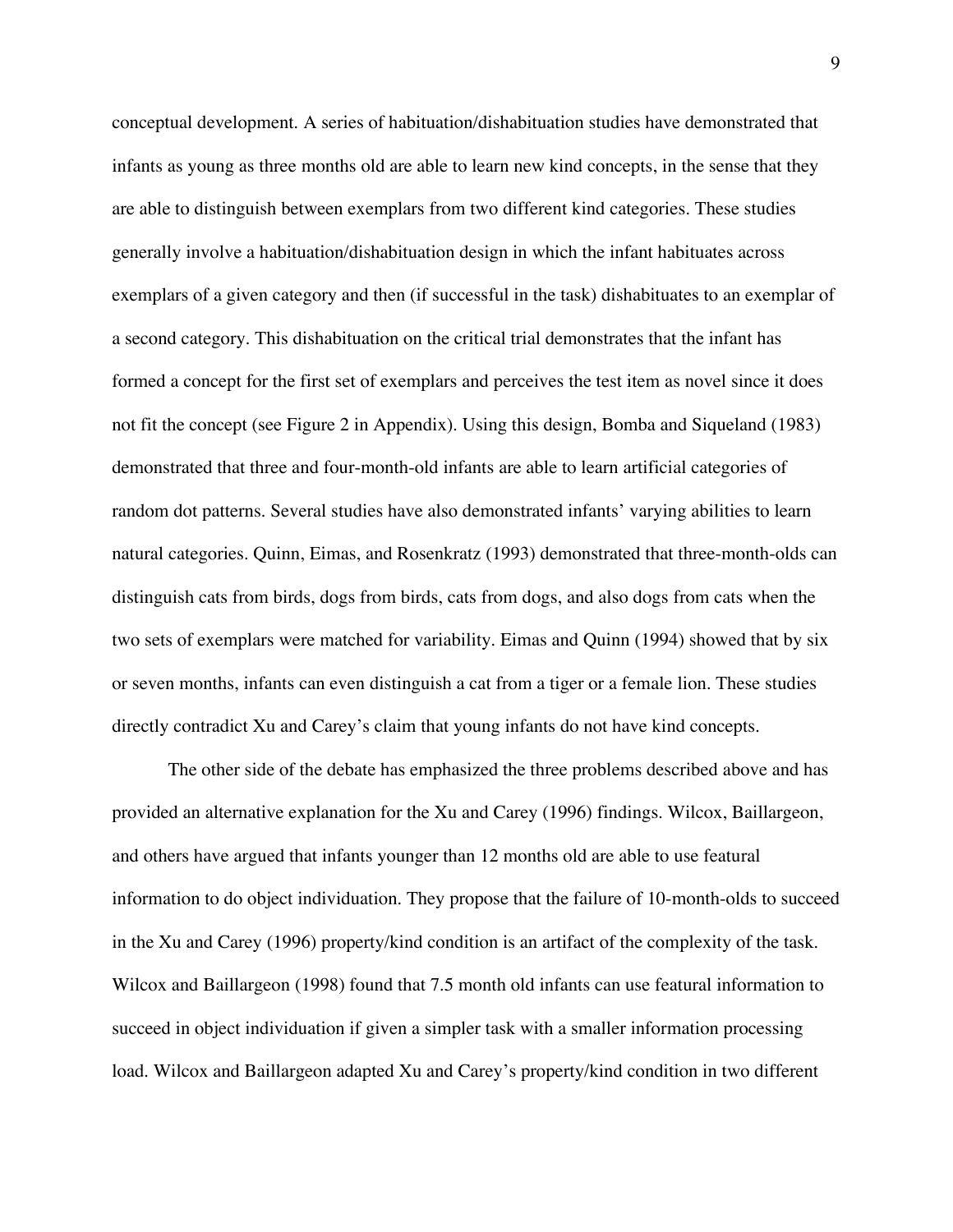ways for two separate tasks. One of the experiments reduced the processing required by not requiring infants to compare an occlusion event and a non-occlusion event. 7.5 month olds succeeded in this task. Another experiment reduced the load by simplifying the objects' trajectories. In this experiment, either a ball or a box moved from the left side of the display to go behind the screen. A ball then appeared from the right side of the screen and moved to the right side of the display. Next, the screen fell, revealing nothing (unexpected in the box-ball case, expected in the ball-ball case). This task required infants to track the objects across fewer reversals of trajectory, which the investigators hypothesized would make the task easier in terms of a smaller cognitive load. Indeed, 9.5 month olds succeeded in this simplified version of Xu and Carey's task.

Thus, Wilcox and Baillargeon (1998) presents evidence that 7.5 and 9.5 month old infants can succeed in object individuation when only featural/kind information is available, given a simple enough task. This suggests that the 10 month olds' failure in the Xu and Carey (1996) property/kind condition was an artifact of the complexity of the task and should not be taken as evidence that infants younger than 12 months can only use spatiotemporal information for object individuation. The Wilcox and Baillargeon (1998) results do not directly support the conclusion that infants do have the relevant kind concepts, since it is unclear whether infants were using featural or kind information to succeed in their tasks. However, at the very least, 7.5 and 9.5 month olds do have access to featural information.

#### **Research Proposal**

It is clear that more research is required to untangle the various issues in this debate. One topic to further investigate is whether 10-month-old infants might have the relevant kind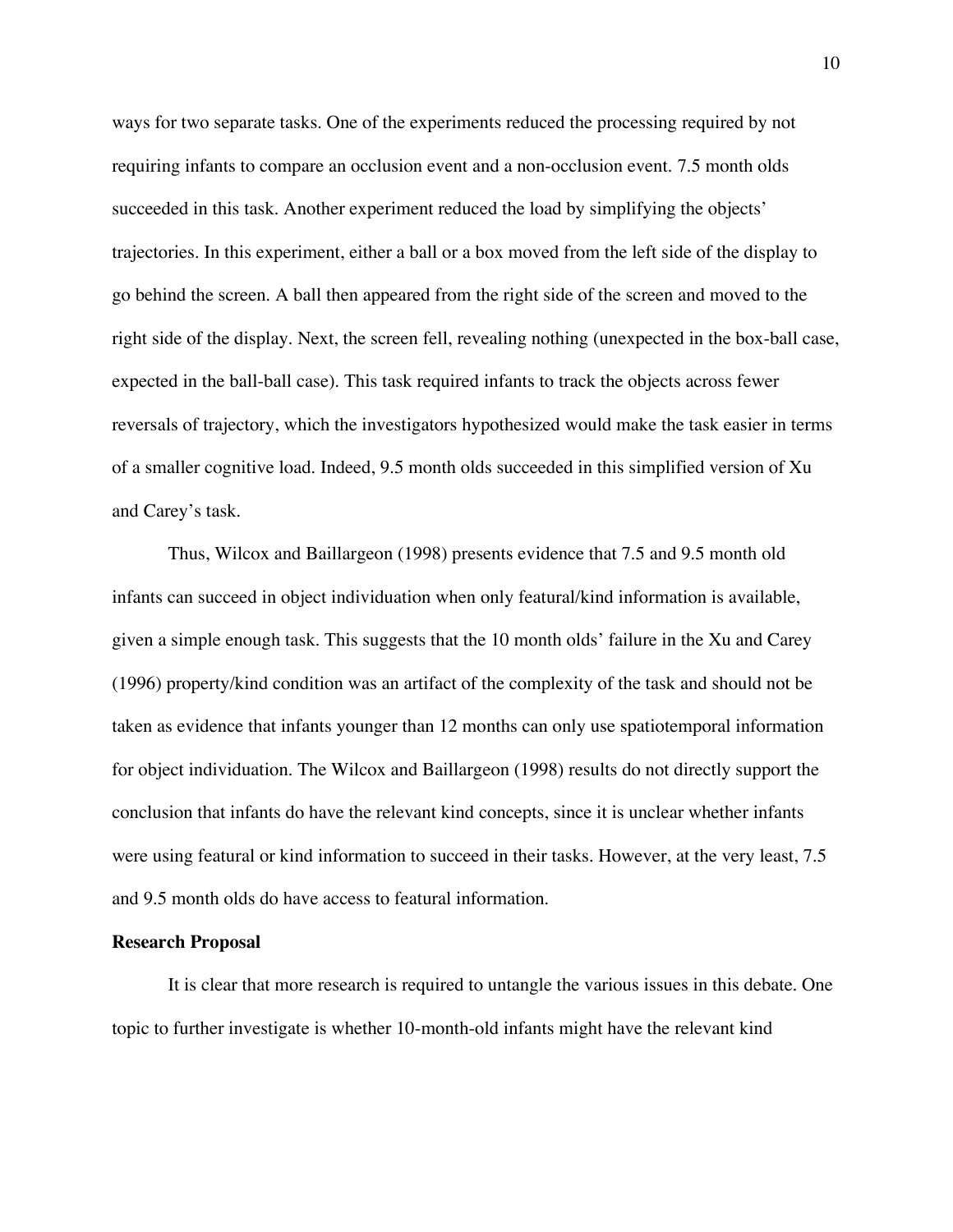concepts and yet still fail Xu and Carey's property/kind condition (Xu and Carey 1996). The purpose of the following study is to answer this question.

## *Hypothesis*

I hypothesize that 10-month-old infants' failure in the property/kind condition of the complex object individuation task used by Xu and Carey (1996) is not indicative of an absence of the relevant kind concepts. I predict that infants who are demonstrated to have those concepts will still fail the task. This would suggest that Xu and Carey (1996)'s results were an artifact of the large information processing load of the task, as Baillargeon and others have argued.

## *Method*

*Subjects.* The subject population is 10-month-old infants. Since I predict a fairly large effect, the final sample size in each condition need not be larger than 12. Parents of infants would be located from public birth records. Infants would be given small token gifts for participation. Finally, data would be excluded on a case-by-case basis if the infant is deemed unable to attend properly to the visual display for the length of time required.

*Materials.* In the first portion, the stimuli consist of color images of exemplars from four basic-level animal categories: cats, dogs, birds, and horses. The sets of exemplars for each category are matched in terms of intra-set variability. Half of subjects habituate to exemplars of either cat or dog, and then see the other on the test trial, and the other half of subjects will habituate to exemplars of either bird or horse, and see the other one on the test trial. These pairs (cat-dog, bird-horse) are chosen because previous research has demonstrated that infants of 10 months either already possess, or are able to learn, these concepts. Quinn, et al. (1993) found that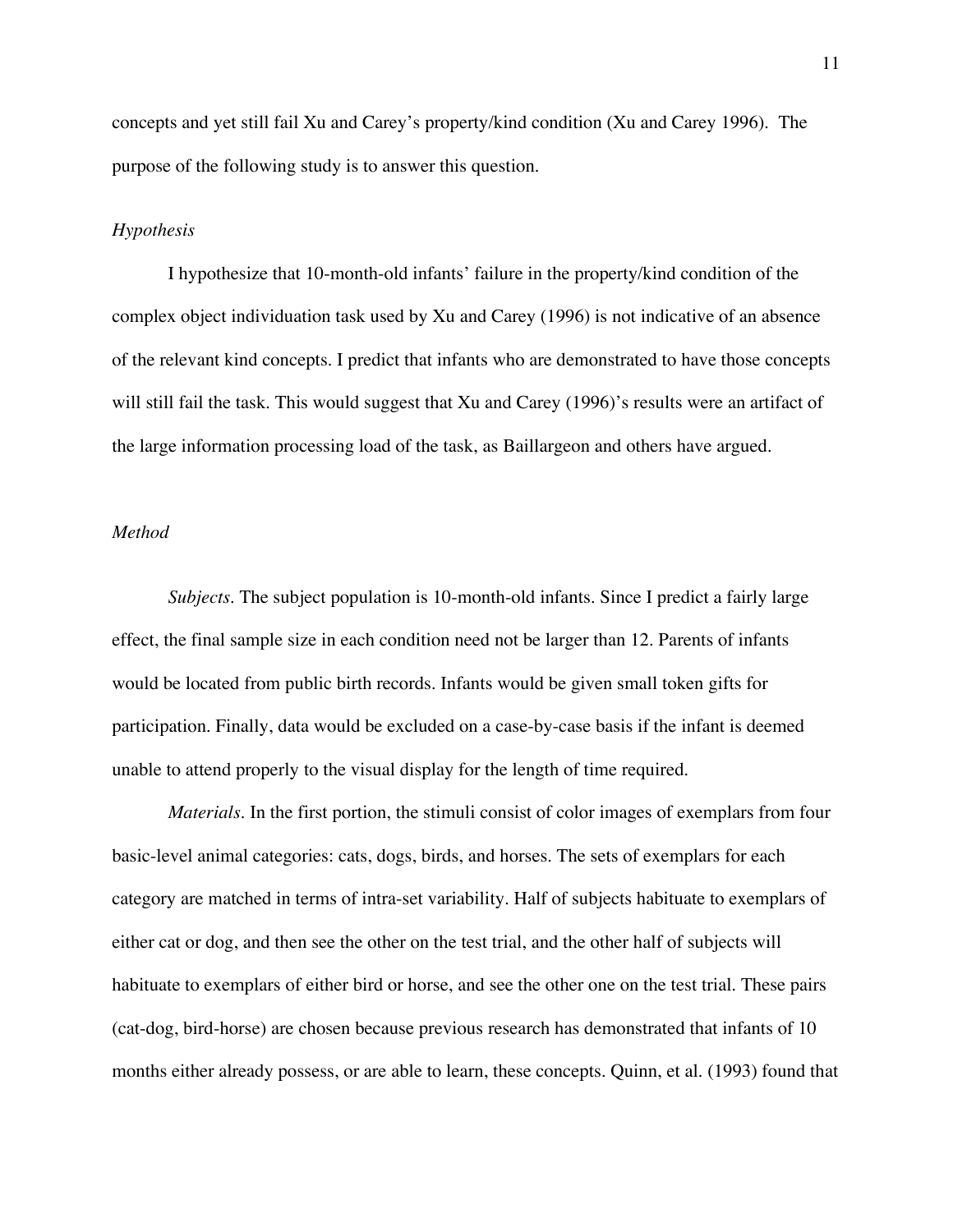3 month olds can distinguish cats from dogs, and also dogs from cats when the sets of exemplars are equated for variability. Roberts (1988) presented evidence that 9 month olds can distinguish birds from horses. Though that study did not verify whether infants can distinguish horses from birds, I will predict that 10 month old infants can do so. It can reasonably be predicted that 10 month-olds will succeed in the first task, given these stimuli.

For the second portion of the experiment, the stimuli consist of two pairs of physical objects. The first pair is a small toy cat and a small toy dog. The second pair is a small toy bird and a small toy horse. Toys are chosen that will support kind identification as much as possible. Thus, the toys are chosen to appear similar to the exemplars used in the first task. They should also have prominent, accurately shaped faces because there is evidence that faces are especially important in the learning of animal categories (Quinn and Eimas 1996; Spencer, Quinn, Johnson, and Karmiloff-Smith 1997). The number of legs and other major features (such as presence of wings on the bird) should also be as visually obvious as possible without being too different from the exemplars used in the first task.

*Procedure*. Every subject participates in both tasks. The first task is a paired preference habituation/dishabituation task similar to that used in much of the infant research on conceptual development cited above (Bomba and Siqueland 1983, Quinn et al. 1993). The purpose of this task is to determine that every subject has the relevant concepts before they continue to the second portion of the experiment. Every subject will habituate to a series of images of exemplars from one category and then see an exemplar from a second category on the test trial. This task is chosen because it is generally considered to be a reliable, valid means to investigate infant concept acquisition, and it has been used in much of the infant conceptual development literature to date.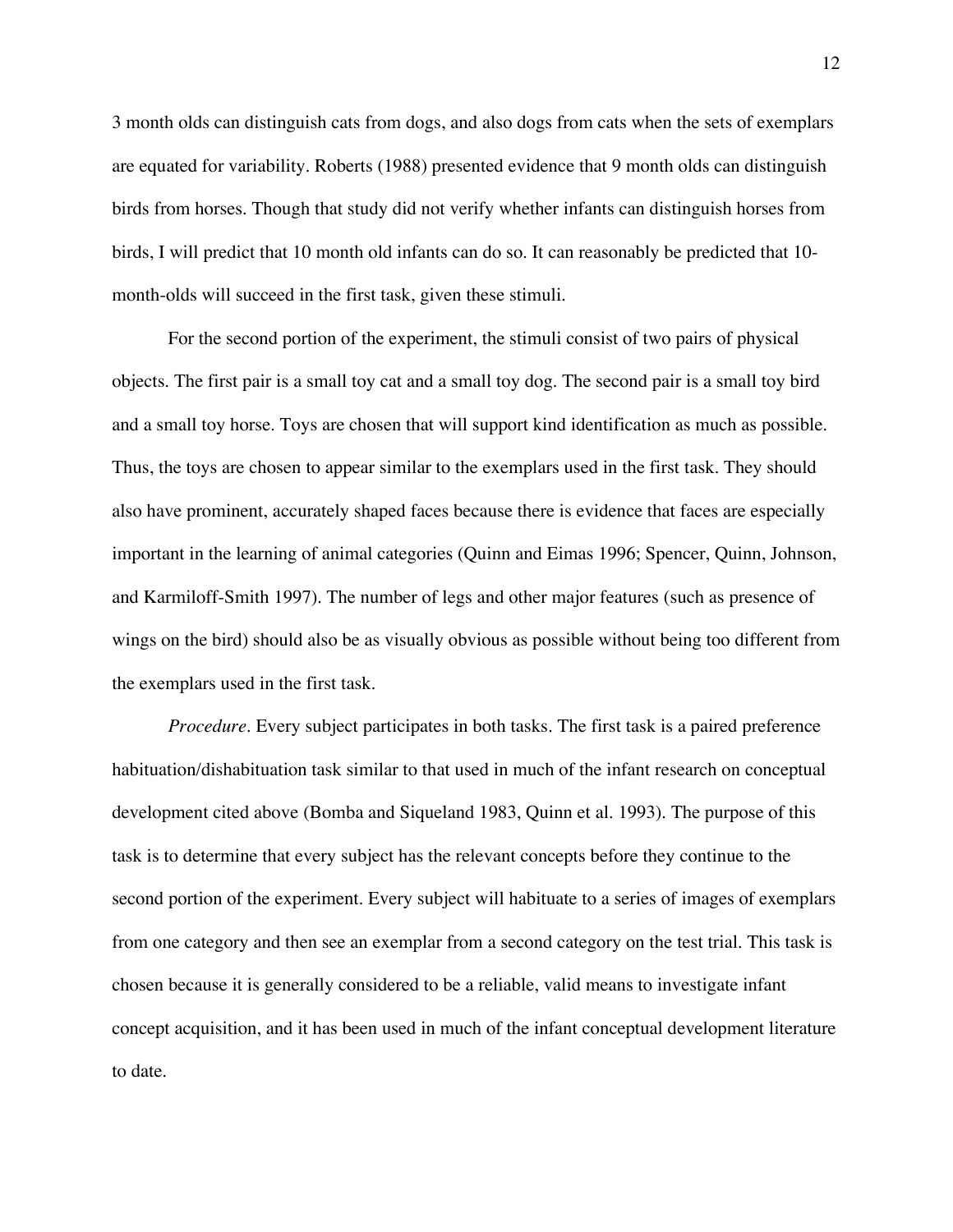The second part is a replication of the property/kind condition of the task used in Xu and Carey (1996). Xu and Carey's task is replicated exactly except for the use of different stimuli. Each infant sees an expected outcome (two objects) and an unexpected outcome (one object), with the order of outcomes counterbalanced across subjects. There is also a baseline condition in order to gauge infants' baseline preferences for displays with either one or two objects. The choice to use the Xu and Carey task is a principled one, for this study investigates a specific hypothesis about the correct interpretation of infants' performance on that specific task. The stimuli are changed in an attempt to make property/kind information even more salient and accessible to the infants. The stimuli used in Xu and Carey (1996) were a duck and a ball, and a truck and an elephant. In order for infants to use kind information for object individuation, they must first have the relevant kind concepts. While 10-month-old infants may have the concepts for duck, ball, truck, and elephant, there is a lack of empirical evidence suggesting that one can safely assume this. Thus, in this study, stimuli are chosen for which it has been demonstrated empirically that infants younger than 10 months (in some cases a good deal younger) have, or are able to learn, the relevant concepts.

## *Predictions*

I predict that a majority of infants will succeed in the first task, but that only a small minority, if any, will succeed in the second task. Furthermore, I expect that a significant percentage of the infants who succeed in the first task will fail in the second task. *Interpretations of Possible Results*

If infants tend to succeed in the categorization task but fail the object individuation task, this will suggest that the failure in the second task is not due to a lack of the relevant kind concepts. There are two alternative explanations for why infants with the relevant concepts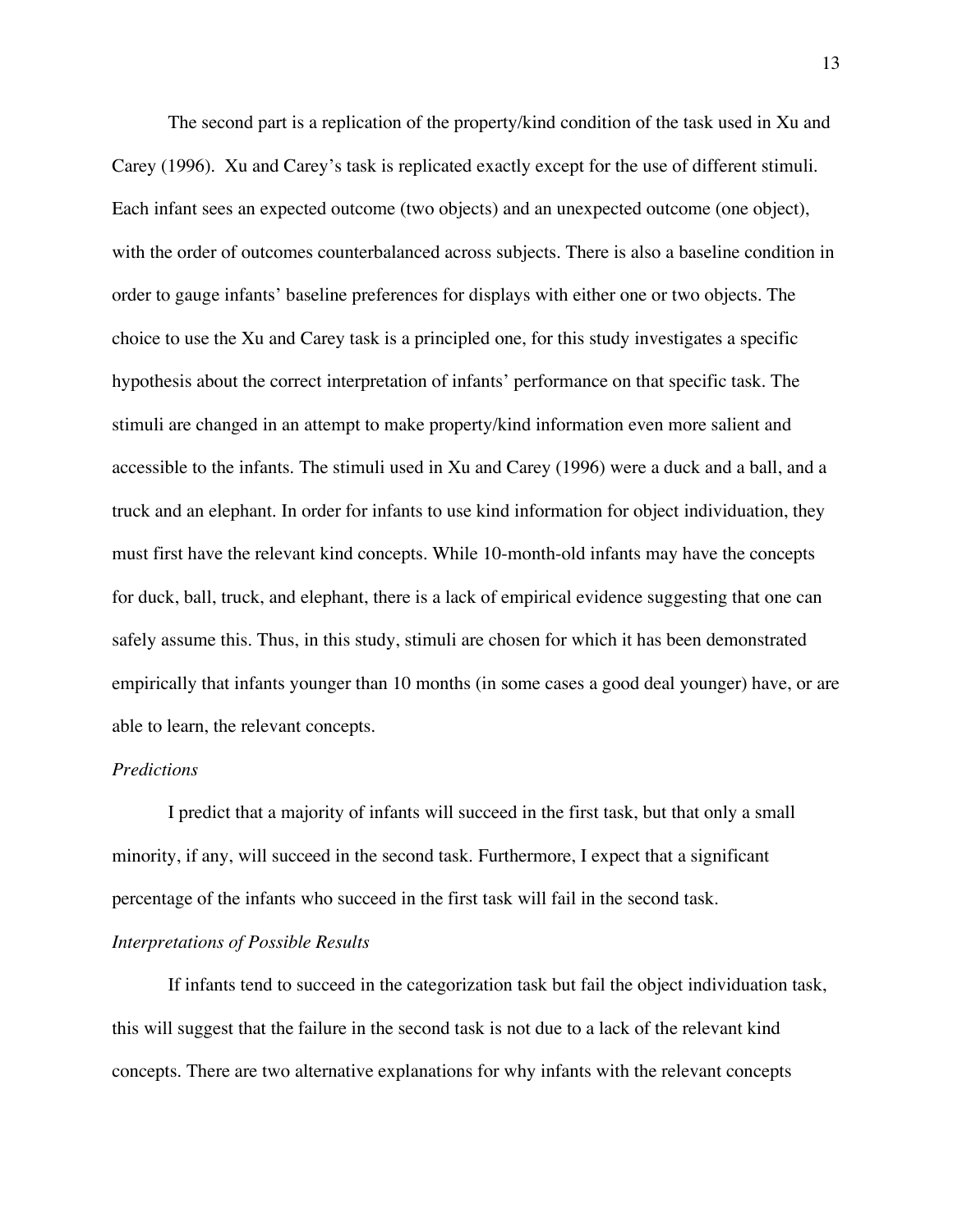would still fail object individuation. First, perhaps the object individuation task used here is simply too complex for infants to solve, no matter how much supporting information is available. The processing required to track the objects through their multiple reversals of trajectory may be too advanced for 10-month-old infants. The results of Wilcox and Baillargeon (1998) support this interpretation. Second, it is possible that infants are unable to access their kind concepts during the object individuation task. This may be due to a heavy cognitive load, but it may also be caused by some other quality of the object individuation process.

If infants tend to succeed in both the first and the second task, there are several possible interpretations. First, it is possible that the stimuli used in this study were easier for infants to track than the stimuli used in Xu and Carey (1996). They may be simpler, or 10-month-old infants may be more likely to be familiar with the stimuli chosen here than those used by Xu and Carey. Second, it is possible that the first task affected performance on the second task. There are at least two ways this may have occurred. It is possible that participating in the first task made the objects in the second task more salient than they would have been otherwise, and that this increased salience somehow improved performance on object individuation. Perhaps the first task caused infants to attend more to featural/kind differences than they normally would. On the other hand, the first task may have enhanced these infants' conceptual knowledge, thus improving their ability to use featural/kind information in the subsequent object individuation task.

## *Two Possible Problems with this Design*

There are two main sources of problems with this experimental design. The first is the use of the habituation/dishabituation categorization task. The issue is that success in the first task may not require infants to form a concept. It may not be necessary for an infant to form a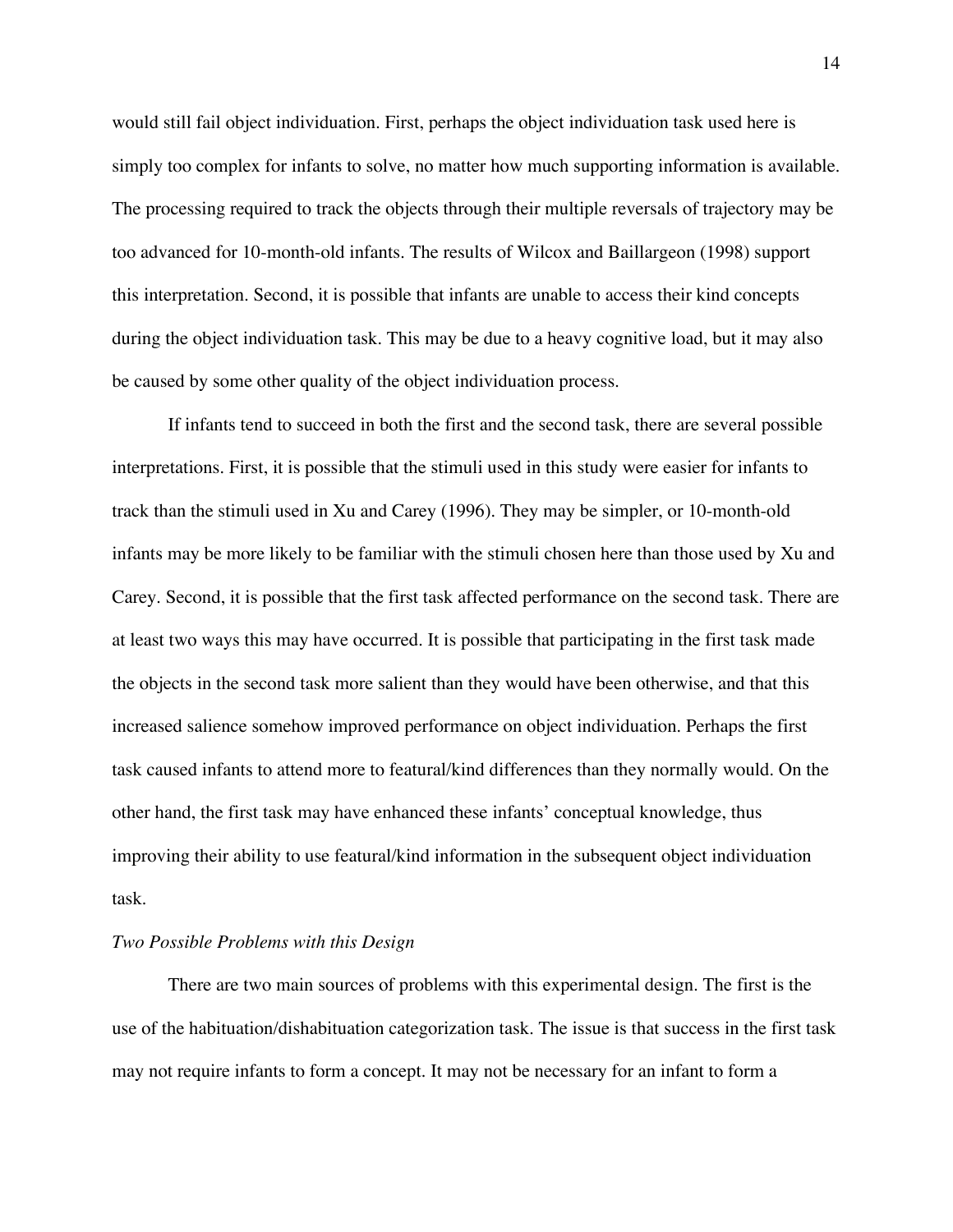conceptual representation in order to dishabituate to a non-member item. If an infant sees a series of images of different cats, and then dishabituates to an image of a dog, it is possible that the infant simply dishabituated to the shorter tail of the dog, or some other low-level perceptual difference. This is a serious concern for the experiment proposed here. Infants' success on the first task may not mean that they have the relevant concepts. If this is the case, we cannot conclude from the infants' subsequent failure on the second task that performance on the second task is not a good indicator of infants' conceptual capacities. One way to avoid this problem is to use categories that are as perceptually similar to each other as possible. Another way is to choose exemplar sets with high intra-set variability (for instance, in the position, color, and other attributes of the animal) to decrease the chance that any one perceptual feature is common of all exemplars in one set.

The second problem is the assumption that whatever concepts infants seem to have during the first task will necessarily also be present during the second task. It is possible that infants might learn the concept in the first task, but then either forget or distort it before the object individuation task begins. The first scenario, that the infants might learn and then forget the concept within minutes, seems unlikely. However, it is plausible that infants' representations might somehow become distorted or damaged. Consolidation of the infant's memory for the conceptual information might not take place between the first and second task due to the minimal amount of training time or due to the distraction of the novel laboratory environment. This problem may be far-fetched, but it is worth considering, since the assumption at stake is essential for the logic of the design.

#### **Conclusion**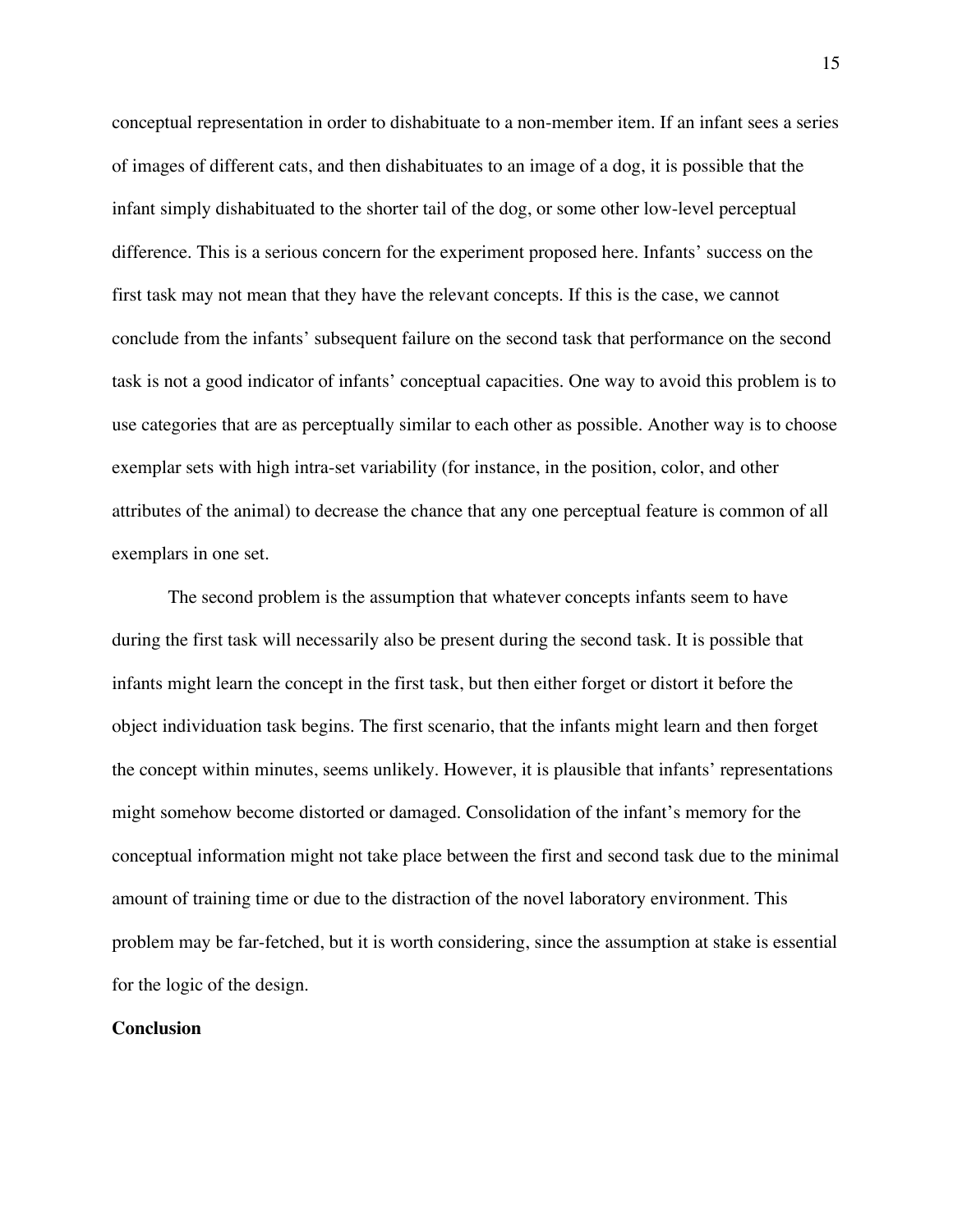In conclusion, object individuation is an important topic in infant research. As discussed above, work on object individuation has significant implications for theories of conceptual development. Further research is necessary in order to better resolve the current debate. I hypothesize that Xu and Carey's characterization of infants' object individuation and conceptual development is not correct. It seems theoretically implausible, and it is inconsistent with the present literature on infant concepts. However, the Xu and Carey (1996) results are still interesting because they suggest that infants might have access to featural/kind information in some situations but not in others. Further studies should help to explain this discrepancy.

#### **References**

- Baillargeon, R. & Devos, J. (1991). Object permanence in young infants: Further evidence. *Child Development, 62* (6), 1227-1246.
- Baillargeon, R., Spelke E.S., & Wasserman, S. (1985). Object permanence in 5-month-old infants. *Cognition, 20* (3), *191-208.*
- Bomba, P. C. & Siqueland, E. R. (1983). The nature and structure of infant form categories. *Journal of Experimental Child Psychology, 35,* 294-328.
- Bower, T.G.R. & Paterson, J.G. (1973). Separation of place, movement, and object in world of infant. *Journal of Experimental Child Psychology, 15* (1), 161-168.
- Eimas, P.D. & Quinn, P.C. (1994). Studies on the formation of perceptually based basic-level categories in young infants. *Child Development*, 65 (3): 903-917.
- Murphy, G. (2004). *The Big Book of Concepts.* Cambridge, Massachusetts: The MIT Press.
- Piaget, J. (1952). *The Origins of Intelligence in the Child.* New York: International Universities Press, Inc.
- Piaget, J. (1954) *The Construction of Reality in the Child*. New York: Basic Books, Inc.
- Quinn, P. C., Eimas, P. D., & Rosenkratz, S. L. (1993). Evidence for representations of perceptually similar natural categories by 3-month-old and 4-month-old infants. *Perception, 22,* 463-475.
- Quinn, P. C. & Eimas, P. D. (1996). Perceptual cues that permit categorical differentiation of animal species by infants. *Journal of Experimental Child Psychology, 63*, 189-211.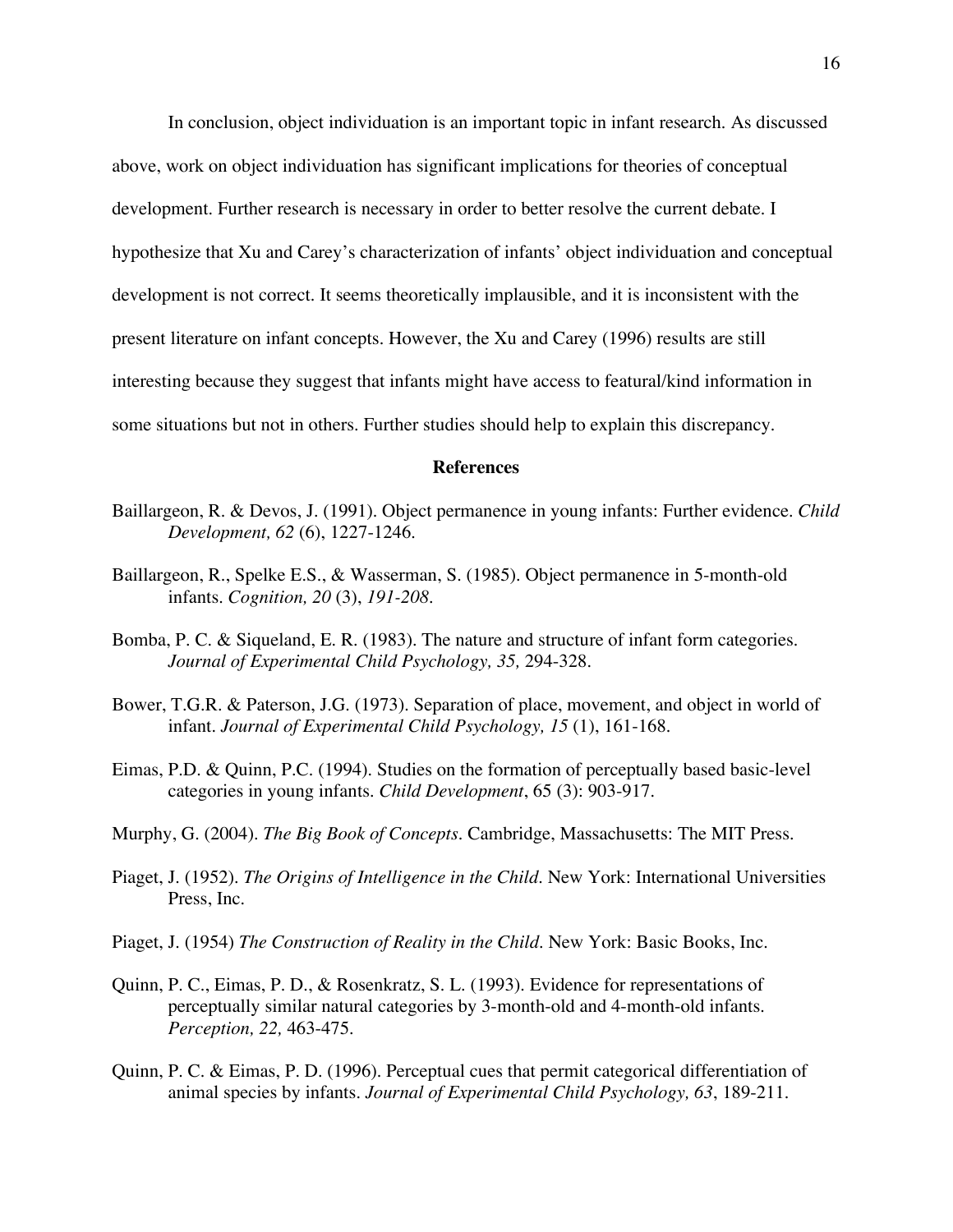- Roberts, K. (1998). Retrieval of a basic-level category in prelinguistic infants. *Developmental Psychology, 24*, 21-27.
- Spelke, E.S. (1990). Principles of object perception. *Cognitive Science, 14* (1), 29-56.
- Spencer, J., Quinn, P. C., Johnson, M. H., & Karmiloff-Smith, A. (1997). Heads you win, tails you lose: Evidence for young infants categorizing mammals by head and facial attributes. *Early Development and Parenting, 6,* 113-126.
- Xu, F. (1999). Object individuation and object identity in infancy: The role of spatiotemporal information, object property information, and language. *Acta Psychologica, 102* (2-3), 113-136.
- Xu, F. (2002). The role of language in acquiring kind concepts in infancy. *Cognition, 85,* 223- 250.
- Xu, F. & Carey, S. (1996). Infants' metaphysics: The case of numerical identity. *Cognitive Psychology, 30,* 111-153.
- Xu, F., Carey, S., & Quint, N. (2004). The emergence of kind-based object individuation in infancy. *Cognitive Psychology, 49,* 155-190.
- Xu, F., Cote, M. & Baker, A. (2005). Labeling guides object individuation in 12-month-old infants. *Psychological Science, 16,* 372-377.
- Wilcox, T. & Baillargeon, R. (1998). Object individuation in infancy: The use of featural information in reasoning about occlusion events. *Cognitive Psychology, 37*, 97-155.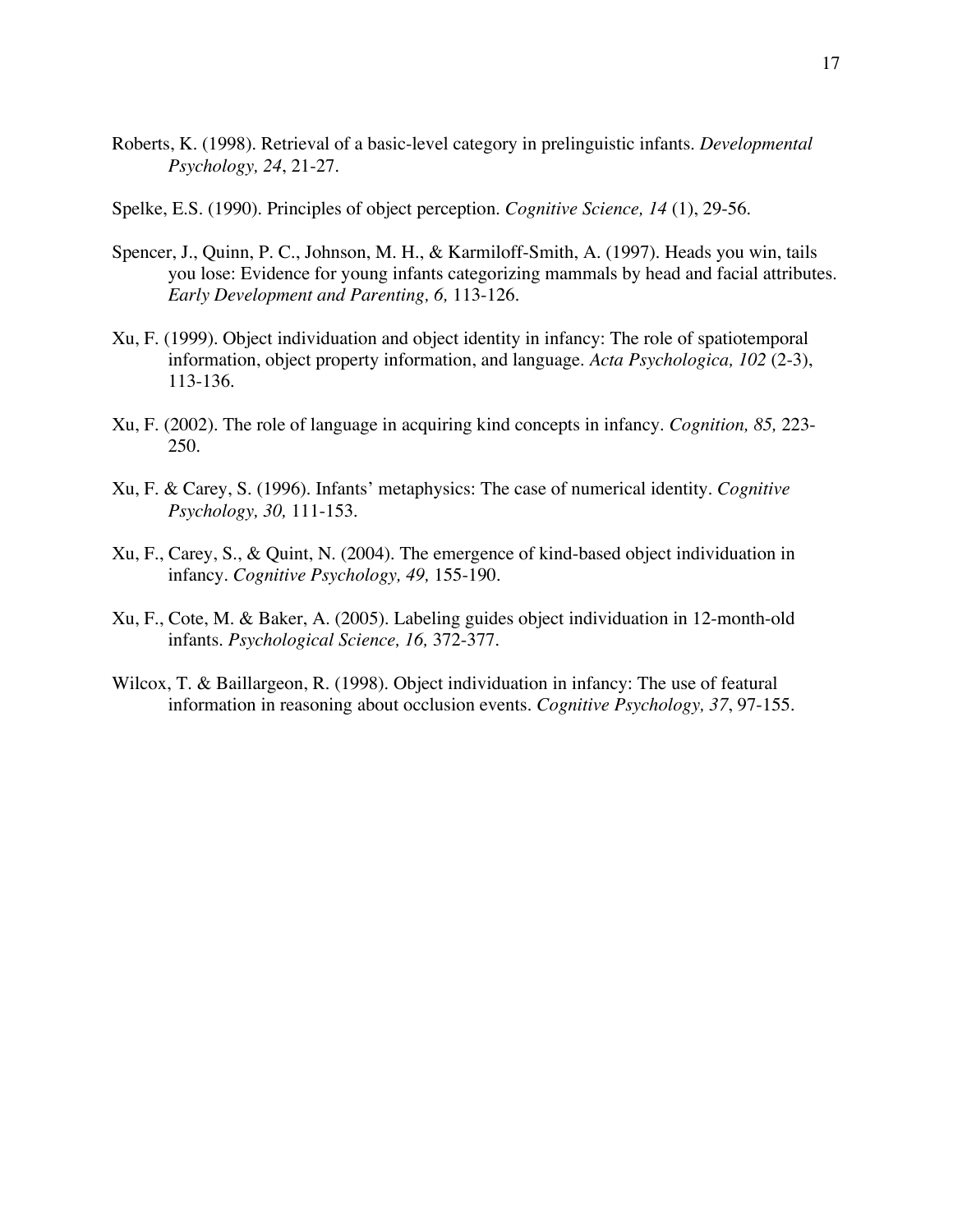# **Appendix**

Figure 1. Task used in Xu and Carey (1996), Experiment 2 (A-E repeated four times)



Figure 2. Paired preference habituation/dishabituation task used in Quinn et al. (1993)